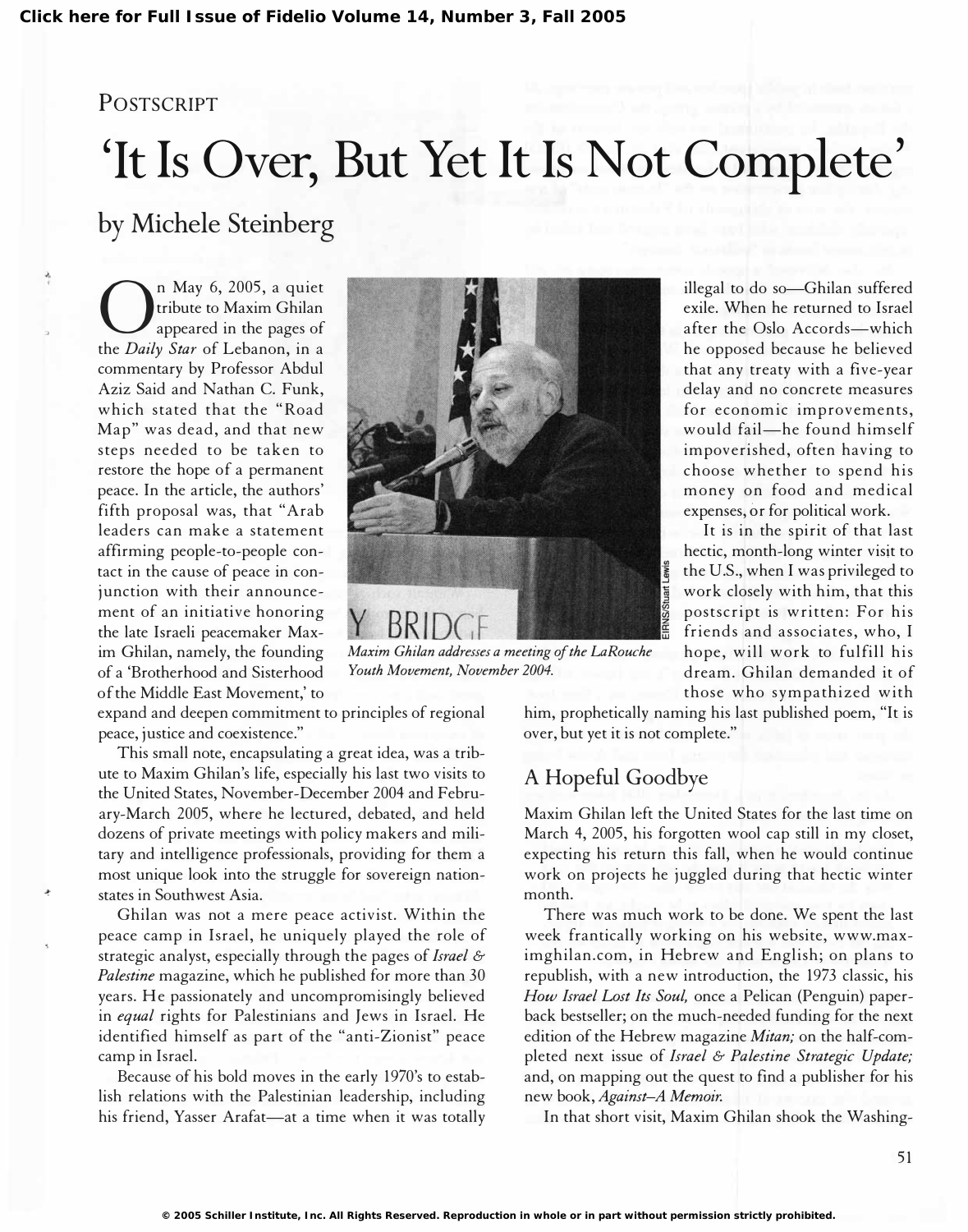ton elite, both in public speeches and private meetings. At a forum sponsored by a private group, the Committee for the Republic, he confronted not only the fanatics of the Yesha settlers' movement, but also an Israeli liberal reporter, whom he publicly chastised for never mentioning, during her presentation on the "human costs" of terrorism, the tens of thousands of Palestinian civilians, especially children, who have been injured and killed by Israeli armed forces as "collateral damage."

He also delivered a speech commemorating his old friend, Dr. Hisham Shirabi, at a memorial held at the Palestine Center in Washington.

But he had the greatest impact in the dozens of private meetings in New York City and Washington, held in a race against space and time. Ghilan shared his knowledge of the Israeli and the Palestinian leadership, garnered through the direct battle to establish a peace dialogue for more than 30 years, with American strategic thinkers. He represented a channel of collaboration between the United States and Israel that could make a unique contribution to the fight to defeat the plans of the Bush-Cheney-Sharon bloc to impose perpetual war on the region, and the world. He knew that his role in the resistance against the warmongers of the U.S. and Israel was crucial.

Maxim's mission was not oriented to the short term, but to the future for all mankind. He agreed with his friend, Lyndon LaRouche, that ideas are the most powerful force in shaping history.

Concretely, his immediate passion was to establish Koah Yozem ("Initiatives Start-up"), the Israeli affiliate of the International Jewish Peace Union, on a firm footing. Koah Yozem is an Arab-Israeli organization based in the poor areas of Jaffa, which would provide a forum of dialogue and education for young Jews and Arabs living in Israel.

As he described it in a December 2004 letter seeking funding for Koah Yozem:

Our Israeli work is considered by us to be essential, since the Israeli Jewish sector is now the only element that may sway the situation one way or the other. An urgent need exists for true universal ethics to be taught, for Jewish-Arab-Christian solidarity, for a feeling of justice, for repairing the moral and practical degradation of Israeli society. As for myself, I see in such work almost a mission.

Ghilan was uncompromising on the principles of civil rights. He would not participate in, or support an organization that was not open to all religions, races, nationalities, and which did not give equal rights to women.

And, he was certain that unless he, personally, turned around the axioms of Israeli society, which he saw as steadily descending into a xenophobic war-state that



Left: Ghilan's 1973 "How Israel Lost Its Soul" was a Penguin paperback bestseller.

Right: Periodicals edited by Maxim Ghilan: "Mitan," a Hebrewlanguage quarterly magazine (top), and the English -language newsletter "Israel & Palestine Strategic Update" (bottom).

squeezed education into a narrow trough, devoid of the richness of the ethics, literature, and beauty of other cultures, Israel would become fascist.

Without such a renaissance in education, in which the best of the European traditions of Jewry would be revived and sustained, Israel would be lost. He shared the idea of a commitment to universal culture with his friend, the late Nahum Goldmann, founder of the World Jewish Congress, and past president of the World Zionist Organization. Goldmann had been the benefactor of Ghilan's project of more than three decades, Israel & Palestine magazine.

Ghilan was a "warrior/philosopher," who believed that the best fighters for peace were those who had faced war and killing, as he himself had done in the fight for the creation of State of Israel; that through that experience, the warriors knew that peace was the only answer. He could run down the list of examples of warriorsturned-peacemakers, including fellow peace fighter Uri Avnery, who had been severely wounded while in the Israeli Army.

Ghilan saw many of his collaborators, both Israeli and Palestinian, felled by assassinations. Had he been in Portugal in 1983, when his counterpart in the secret Israeli-Palestinian backchannel talks, Dr. Issam Sartawi, was assassinated, he too would likely have been killed.

He brought to light many "secrets" that Americans do not know about the Israeli-Palestinian struggle. For example, Israelis are not permitted to travel to the Occupied Territories without special permission. Therefore, only a small handful of Israeli journalists are able to wit-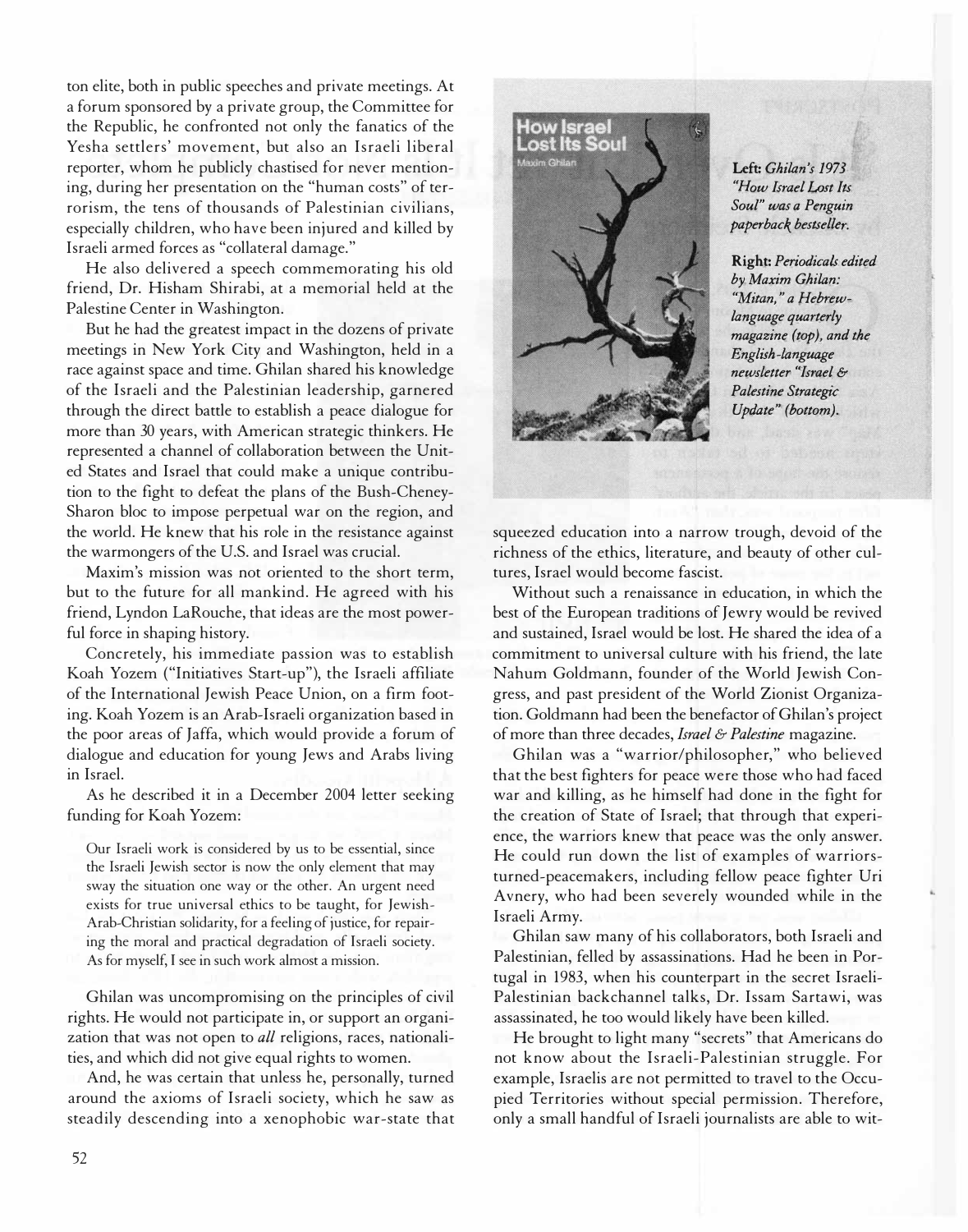

ness and report what the occupation has done to the Palestinian population. He openly talked about the growing poverty and economic injustice inside Israeli society, and horrible conditions of the children-without-a-country, who live off garbage dumps because their parents are guest workers whose working papers have expired. Ghilan was honest about those things that the Israeli government, and leading Israeli "community" organizations in the U.S., want to cover up.

Ghilan's legacy is his courage. We did not agree on many things, but he was never afraid to discuss-and look deeply into an issue. Perhaps it was with Ghilan, and those like him, in mind, that Israeli Prime Minister Yitzhak Rabin toasted to the future with the words, "History belongs to those with the courage to change their axioms."

Maxim did not publish the autobiographical Against-A Memoir before his untimely death on April 2, 2005, nor did he finish writing it. It is an "unfinished symphony," as was his life. But we are proud to publish the following of Ghilan's chapter outlines about his extraordinary, beautiful life, as well as a chronology in his own words.

#### From the Outline of Against-A Memoir

#### CHAPTER III. ON OUR WAY TO PALESTINE: FROM MILLIONAIRE KID TO PAUPER IN A SLUM (1944-1946)

The Nazi threat in Spain / The American Joint Canada options for refugee children / My sister and myself refuse further family separations / Only way out: Palestine / The trip to Cadiz / The good ship Nyassa / Illegal immigrants travel as potato-sacks / A German submarine follows us / What's worth more: killing 900 Jews or keeping in the Portuguese's graces? / Arriving at Atlith / Quarantine: my mother realizes she's lost her husband for good and collapses / Living in a slum / The internal flood / Stranger in a strange land: a pampered kid among sewer-rats / A Bar Mitzvah at the age of 15 / How I did not become an Orthodox rabbi / 1945: World War II V-Day in Tel Aviv / My 53 trades / My mother becomes paralyzed / A turning point: British curfew at the slums / Glimmerings of Israeli nationalism: a trip throughout the country / 1946: one day in Jerusalem.

#### CHAPTER IV. THE MAKINGS OF IDEALISM; CONFUSED IN THE WAR OF INDEPENDENCE, I BECOME A TERRORIST (1947-1950)

In need of an education / The making of an autodidact / Studying by oil-lamp light / Drafted to the civil guard at age 16--sticks and maces / Standoff with Arab villagers in an orange grove / The burning of Shekhunat Ezra / Sworn into the Haganah on a Bible and a gun / Frontlines: guarding Tel Aviv's borders / Almost shot by my own side / Marching through conquered Jaffa town / At the seashore: the sinking of SS Altalena by the Haganah / I leave the Haganah for the Stern group, in protest / Underground at age 17/ The assassination of Count Folke Bernadotte seen from the rank-and-file / Fighting for the freedom of two jailed leaders / Yalin Mor-from jail to the first Knesset / Member of the slum's Fighter Party leadership at 19/ My first "personal" terrorist organization / Gekhalim ("Embers") our underground paper.

### From a Private Memorandum: 'Highlights-Maxim Ghilan'

- 1931 Born in Lille, France.
- 1935 Family emigrated to Spain.
- 1939 Father sentenced to death by Franco forces. Disappeared, considered dead.
- 1944 Rest of family emigrated to Palestine.
- 1946 Joined the Haganah militias.